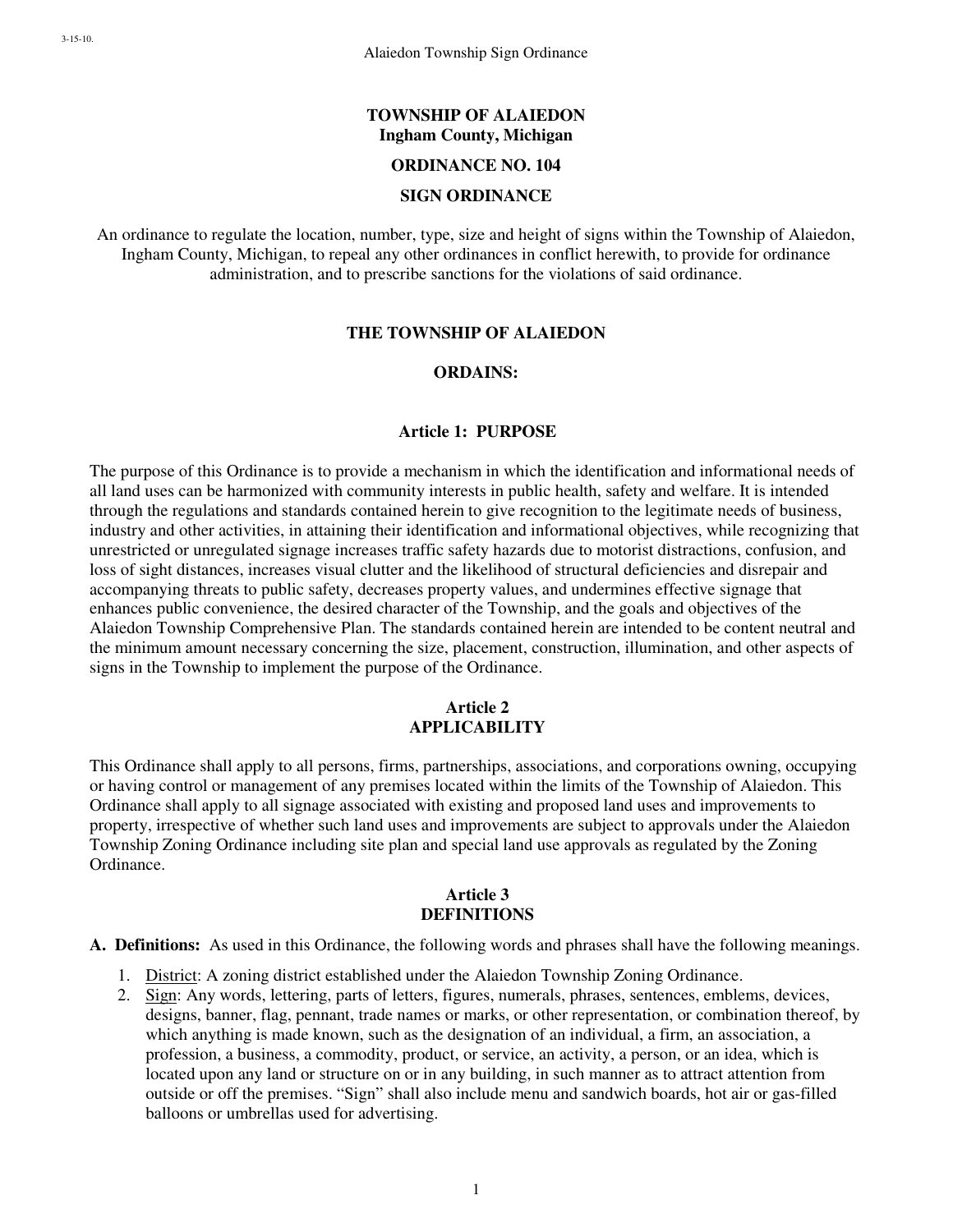- 3. Sign Area: The area of a sign expressed in square feet and measured by enclosing the most extreme limits of writing, representations, emblems or figures of a similar character together with all material or color forming an integral part of the display or used to differentiate the sign from the background against which it is placed, within a parallelogram, rectangle, triangle, or circle, or combination thereof. Any light fixtures within such sign area, including neon tubing, shall be applied to the sign area calculation. The supports, uprights or structure on which any sign is supported shall not be included in determining the sign area unless such supports, uprights or structure is designed in such a manner as to form an integral background or framing of the display.
	- a. Where a sign has two (2) or more similarly shaped faces placed back-to-back, parallel to one another and less than eighteen (18) inches apart from one another, the area of the sign shall be the area of one (1) face.
	- b. Where a sign has two (2) faces placed back-to-back, parallel to one another and less than eighteen (18) inches apart from one another, but the signs are of differing sizes, the sign area shall be that of the larger sign.
	- c. In the case of a sign with three or more faces, the area of the sign shall be the area of all faces combined.
- 4. Sign, Free-standing: A sign that is not attached to a principal or an accessory structure, including a sign supported by one or more poles or posts, or supported by a solid or substantially solid base extending from the ground and generally resembling a monument in appearance.
- 5. Sign, Off-Premises Advertising: A sign which identifies goods, services, facilities, events, or attractions which are available or provided at a location other than the lot upon which such sign is located (sometimes referred to as a "billboard").
- 6. Sign, Portable: Any sign designed to be moved easily and not permanently affixed to the ground or to a structure or building, including but not limited to "A-frame", "T-frame", or inverted "T-frame" devices, signs mounted on wheeled trailers, hot-air and gas filled balloons, banners, pennants, and streamers.
- 7. Sign, Projecting: A sign, other than a wall sign, that is affixed to any building or wall and whose leading edge extends more than 12 inches beyond such building or wall.
- 8. Sign, Wall: A sign painted or attached directly to and parallel with the exterior of a building or wall and which does not extend more than 12 inches beyond such building or wall, except that signs on a rigid or non-rigid fabric marquee or awning-type structure shall be construed as wall signs.
- 9. Township Board: The Alaiedon Township Board.

# **Article 4 PERMITS, FEES, and APPLICATION**

**A. Sign Permit/Fee Required.** It shall be unlawful for any person to erect, alter, relocate or maintain within Alaiedon Township a sign prior to the issuance of a sign permit therefore from the Township Board, and making payment of any fees as established by the Township Board. Fees shall cover the cost of administration and enforcement of this Ordinance including inspections.

- 1. Exemptions: The following signs are exempt from the necessity for a sign permit prior to erection but such signs shall conform to all other regulations and standards of this Ordinance.
	- a. New signs less than six (6) square feet in area except where the sign is a free-standing sign.
	- b. Alterations to an existing sign where the alterations pertain to the displayed information only and do not affect the sign's area, height, location, shape, setback or structural features.
	- c. Any sign of a temporary nature as authorized by Article 6.
	- d. Any signs affixed to the interior side of a window.
	- e. Seasonal agricultural identification signs or directional signs for sales of locally grown agricultural products.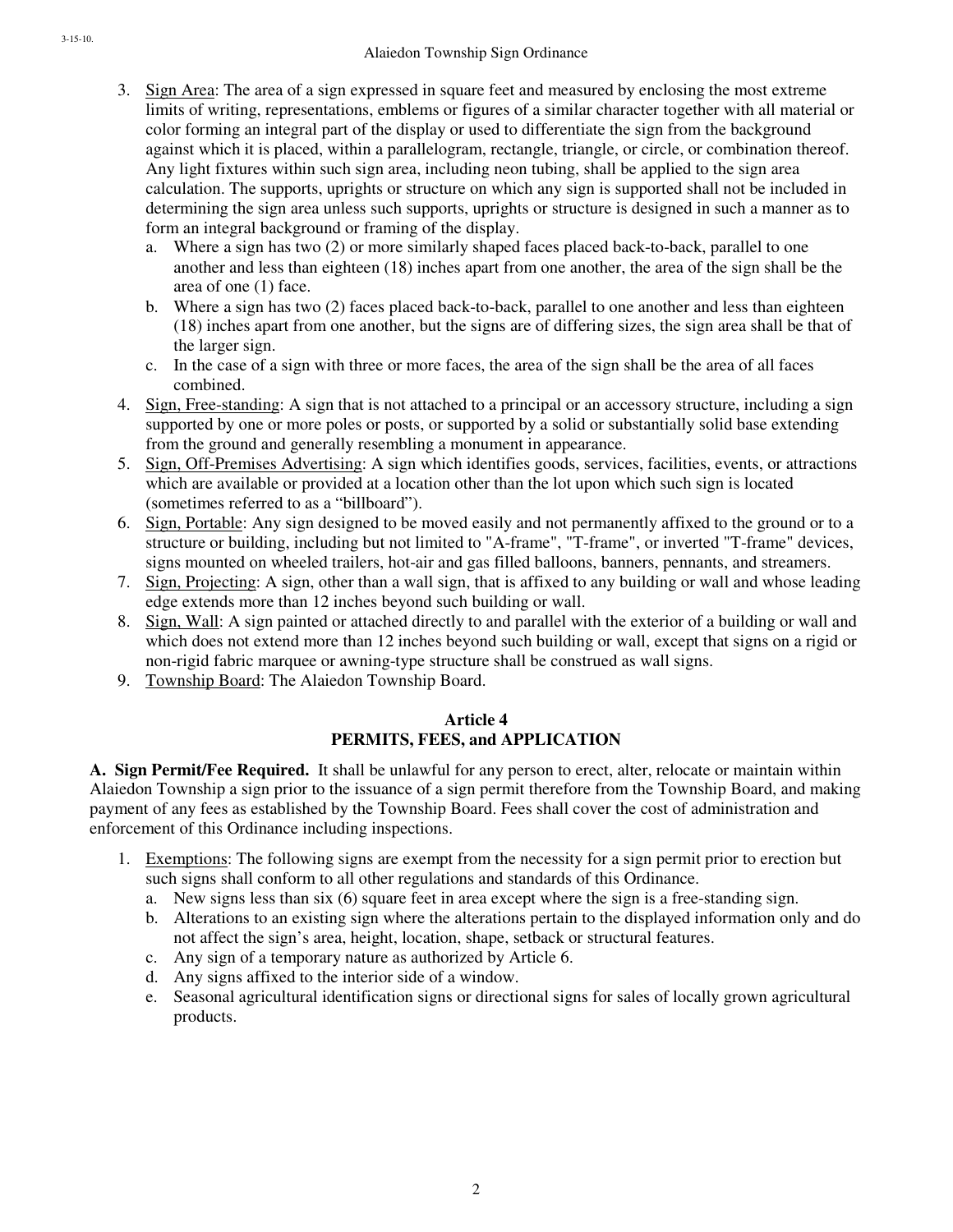**B. Permit Application.** Application for a sign permit shall be made upon forms available from the Township Clerk. An application for a sign permit shall contain or have attached thereto the following minimum information:

- 1. Name, address and telephone number of the applicant.
- 2. Location of the building, structure, or lot to which the sign is to be attached or erected.
- 3. Position of the sign in relation to nearby buildings, structures, parking lots, roads and access drives, and property lines.
- 4. Two drawings of the plans and specifications and method of construction and attachment to the building or in the ground.
- 5. Copy of stress sheets and calculations showing the proposed sign and support structure are designed for dead load and wind pressure, if deemed necessary by the Township Board.
- 6. Name and address of the person, firm, corporation or association erecting the sign.
- 7. Any electrical permit required and issued.

**C. Application Review.** The Township Board shall review a sign application according to the regulations and standards of this Ordinance. A sign application that complies with the regulations and standards of this Ordinance shall be approved. The Township Board may place conditions upon an approval where deemed necessary to protect the public health, safety and welfare including minimizing negative impacts on surrounding land uses and property values and ensuring traffic safety. The applicant shall be notified in writing of the action of the Township Board and the basis for any permit denial. The Township Board shall take action on a complete application within forty-five (45) days of the submittal of such complete application.

# **Article V GENERAL REQUIREMENTS**

**A. Applicability.** Except where expressly provided otherwise by this Ordinance, all signs shall apply and pertain solely to an authorized and approved use, activity or business on the lot on which the sign is located. Off-premises signs are prohibited except as regulated by Article 9.

## **B. Measurements.**

- 1. Sign Area: See definition of "sign area" in Article 3.
- 2. Sign Setbacks: All sign setbacks shall be measured from the nearest or leading edge of the sign, as measured from a vertical line perpendicular to the ground below the nearest edge of the sign, to the lot line or other feature to which the required setback applies.
- 3. Sign Height: The height of a free-standing sign shall be measured from the highest point of the sign, including all frame and structural members of the sign, to the ground directly below. The height of a sign erected on a berm or other artificial means of increasing the normal base elevation of the sign shall be calculated as if the berm or heighted base elevation is not present.

# **C. Materials, Construction and Maintenance.**

- 1. All signs shall be constructed and maintained in a manner consistent with building code provisions and maintained in good structural condition at all times, free of hazards to the general public. Signs shall not be constructed from materials that are remnants or manufactured for a different purpose.
- 2. All signs shall be kept neatly painted, stained, sealed or preserved including all metal parts and supports. Signs shall be maintained free of peeling paint or paper, fading, rust, or other conditions reflective of a state of disrepair.
- 3. No light pole, utility pole, or other supporting member shall be used for the placement of a sign unless specifically designed and approved for such use.
- 4. A wall sign shall face only public streets or parking areas which serve property on which the sign is located, and no wall sign shall extend or project above the eaves or cornice of a building or extend beyond a corner of a wall.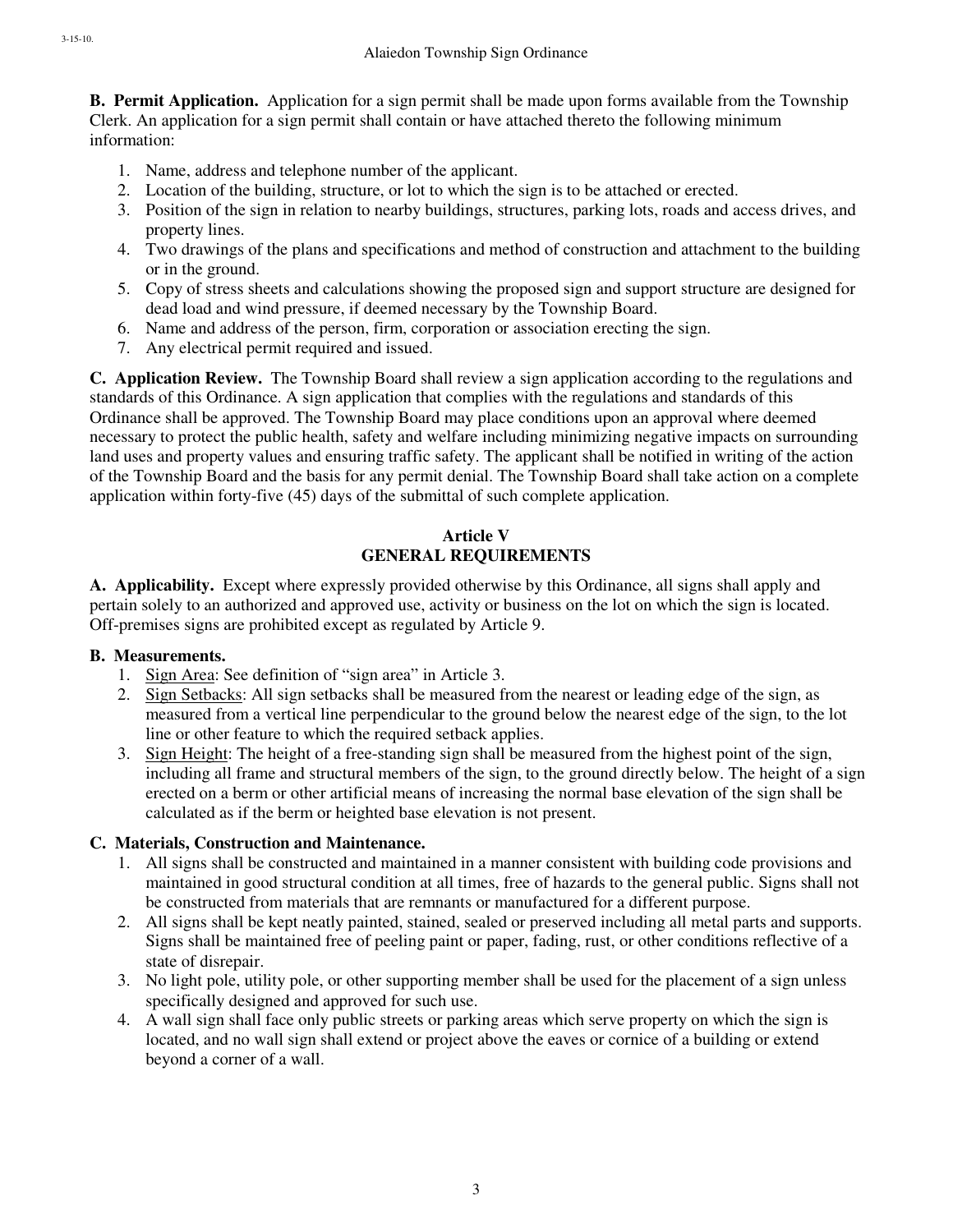**D. Lighting.** Except where expressly provided otherwise by this Ordinance, signs may be illuminated provided the source of illumination shall not be visible from beyond the lot on which the sign is located. This limitation shall not apply to neon signs or light-emitting diode (LED) signs. All illuminated signs shall be constructed, designed, installed and maintained so as to concentrate the illumination upon the sign surface and prevent glare upon the street or adjacent property.

**E. Projecting Signs.** Projecting signs are prohibited except in districts classified as "Business Districts" in the Zoning Ordinance including the B-1, B-2, GO, and OW Districts, and shall be subject to the provisions of this Ordinance including the following restrictions:

- 1. No projecting sign shall be erected except where the building to which it is to be attached is twenty (20) feet or more in width along its face closest to the road frontage.
- 2. No projecting sign shall be closer than fifty (50) feet to any other projecting sign.
- 3. No more than one (1) projecting sign may be erected on a lot, and such sign shall not exceed twenty (20) square feet in area. When a building is located on a lot that includes frontage on two roads, one (1) sign per road frontage is permitted.
- 4. Projecting signs shall not extend closer than eight (8) feet to the ground surface below, and shall not project more than four (4) feet from the wall to which it is attached, or one-third the width of the sidewalk below, whichever is less.
- 5. Projecting signs shall not extend above the cornice or bottom of the eaves of a building, and in no case shall such a sign extend more than twenty (20) feet from the ground surface below.

**F. Prohibited Signs.** No sign shall be permitted, erected or maintained in any district in violation of the regulations and standards of this Ordinance. In addition, the following signs are expressly prohibited:

- 1. Any sign that is structurally unsafe, constitutes a hazard to safety or health by reason of inadequate maintenance, dilapidation or abandonment, is not kept in good repair, or is capable of causing electrical shocks to persons likely to come into contact with it.
- 2. Any sign, by location, design, color, or lighting, that undermines public safety in association with vehicles or pedestrians passing, entering or exiting a lot including the obstruction of free and clear vision of approaching, intersecting or merging traffic, or encouraging confusion among drivers due to unauthorized traffic signs, signals or devices, or signs that make use of the words "stop", "look", "danger" or any word, phrase, symbol or character in such manner as to interfere with, mislead or confuse drivers or pedestrians.
- 3. Any sign that revolves or has any visible moving parts, visible revolving parts or visible mechanical movement of any type, or other apparent visible movement irrespective of the cause of the movement. Banners, pennants, festoons, spinners and streamers, and similar devices, which move due to wind or mechanical devices and which are intended to draw attention to a location are considered moving signs and are prohibited. This subsection (3) shall not be construed to prohibit light-emitting diode (LED) signs provided such signs are not of a scrolling or moving character.
- 4. Any sign that obstructs free ingress to or egress from a door, window, fire escape or other required exit.
- 5. Any sign unlawfully installed, erected or maintained.
- 6. Any sign that advertises a business, use, product or activity that no longer exists or is no longer available at such location; unless a blank neutral color face is installed and maintained in the area of the sign.
- 7. Any sign that includes flashing, blinking, moving or variable intensity illumination or animation, excluding signs devoted solely to the display of time or temperature information.
- 8. Any portable sign as defined herein except where a sign is expressly authorized on a temporary basis according to Article 6, such as in the case of a grand opening sign, real estate sales sign, and political sign.
- 9. Signs mounted on the roof of a building or structure, whether lying flat or upright at an angle to the roof pitch.
- 10. Signs greater than thirty (30) square feet in area that are affixed for advertising purposes on a vehicle or attachment thereto, that is parked within sixty (60) feet of a public right-of-way and visible from such right-of-way, except where such vehicle is in use in association with the business to which the sign applies.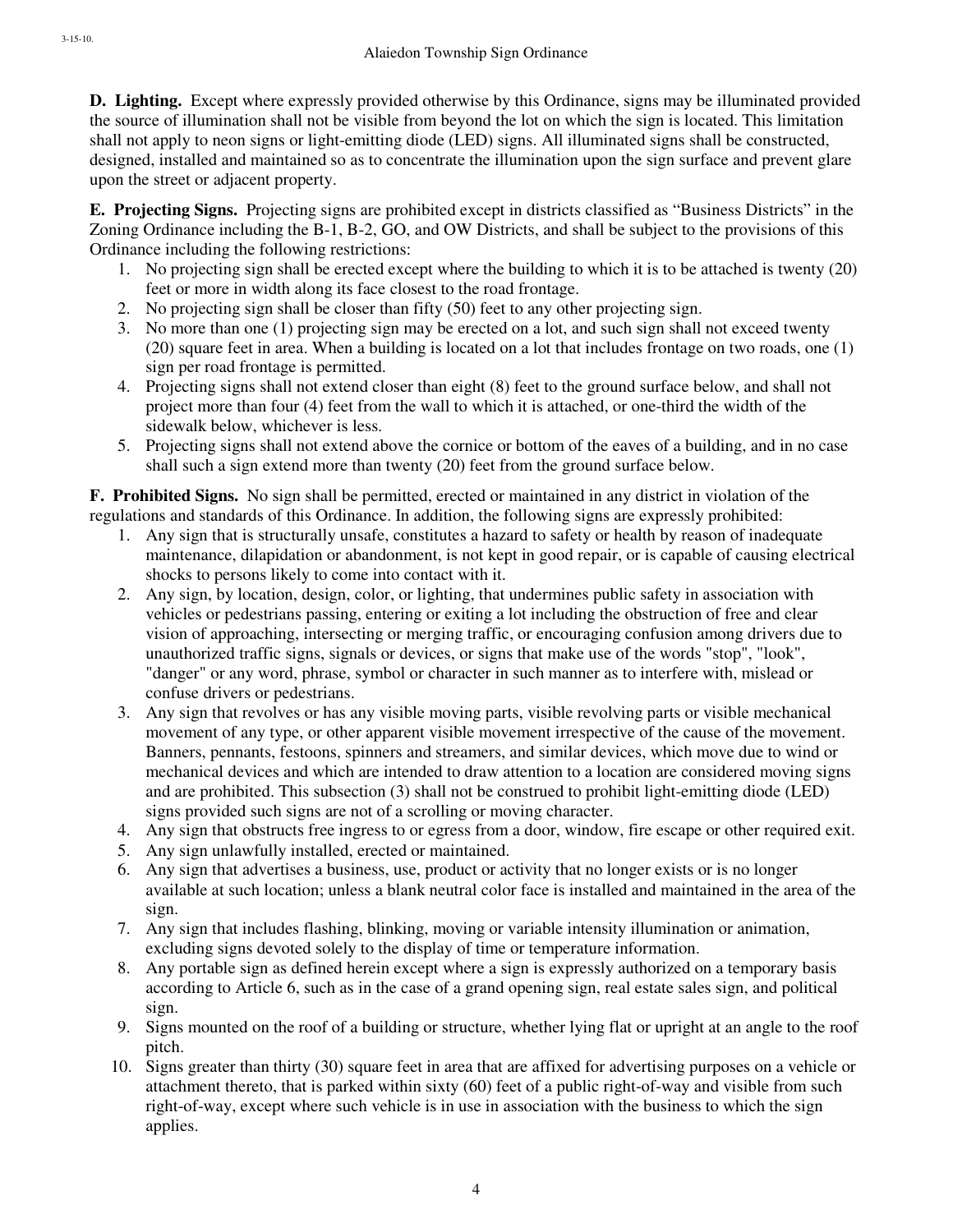**G. Conflict with other Laws.** In any case when a provision of this Ordinance is found to be in conflict with a provision of any zoning, building, housing, fire, safety or health ordinance or Code of the Township existing on the effective date of this Ordinance, the provision that established the higher standard shall prevail. In any case where a provision of any other ordinance or code of the Township existing on the effective date of this Ordinance establishes a lower standard, the provisions of this Ordinance shall be deemed to prevail, and such other ordinances or codes are hereby declared to be repealed to the extend that they may be found in conflict with this Ordinance.

#### **Article 6 MISCELLANIOUS SIGNS PERMITTED IN ALL DISTRICTS**

**A. Authorized Miscellaneous Signs in Districts.** The following signs are permitted in all districts except where provided otherwise, and are subject to the standards and limitations prescribed.

- 1. Dwelling identification and home occupation signs: No more than one (1) sign shall be erected for the purpose of identifying a dwelling unit, a home occupation, or family home day care facility. Such sign shall not exceed four and one-half (4.5) square feet in area and shall be set back a minimum of ten (10) feet from all lot lines. These limitations shall not prohibit the display of an additional address identification sign posted along the abutting road for postal and emergency identification purposes where such sign complies with the most current guidelines published by the U.S. Postal Service.
- 2. Residential Development Identification: A residential development consisting of a platted subdivision, condominium subdivision, multiple family development, manufactured housing community, or other unified residential development consisting of at least five (5) dwelling units shall be permitted one (1) sign per vehicle entrance, no closer than ten (10) feet from the road right-of-way, and having a sign area not exceeding sixteen (16) square feet and a height not exceeding five (5) feet. The sign shall be for the sole purpose of identifying the development.
- 3. Real Estate/Dwelling Unit/Personal Property Availability Signs:
	- a. One (1) sign advertising the sale, lease or rental of the premises on which the sign is located shall be permitted, provided such sign shall not exceed four and one-half (4.5) square feet in area and shall be set back a minimum of ten (10) feet from all lot lines. Where such sign is located outside of a Residential District, the maximum sign area shall be sixteen (16) square feet and shall have a maximum height of eight (8) feet.
	- b. A platted subdivision, site condominium, multiple family development, manufactured housing community, or other unified residential or non-residential development consisting of at least five (5) dwelling units, or three (3) acres of land in the case of a non-residential development, is permitted one sign advertising the sale or lease of a lot or residence no closer than fifteen (15) feet to the rightof-way of a street, and having a sign area not exceeding sixteen (16) square feet and a height not exceeding five (5) feet. Such sign shall be removed within thirty (30) days after the sale or lease of ninety percent (90%) of all lots, units, or buildings within said development.
	- c. In addition to (a) and (b) above, a maximum of two (2) additional signs, not to exceed an area of four and one-half (4.5) square feet each, may be erected in a development of multiple dwellings or units for the purpose of directing the public to a model unit, or rental office, in such development.
	- d. One (1) sign advertising the sale of personal property on the lot on which the sign is located shall be permitted provided no such sign shall be exhibited for more than thirty (30) days in any calendar year, no more than one (1) sign shall be erected for each three-hundred thirty (330) feet of frontage or portion thereof of the lot, and no sign shall exceed an area of four and one-half (4.5) square feet.
- 4. Construction Signs: One (1) sign that identifies the owners, financiers, contractors, architects and engineers of a project under construction for which a Zoning Permit has been granted is permitted, provided such a sign has a maximum height of six (6) feet, a maximum area of sixteen (16) square feet, and a minimum lot line setback of ten (10) feet. Such sign shall be erected only during the construction period and removed upon occupation of the premises.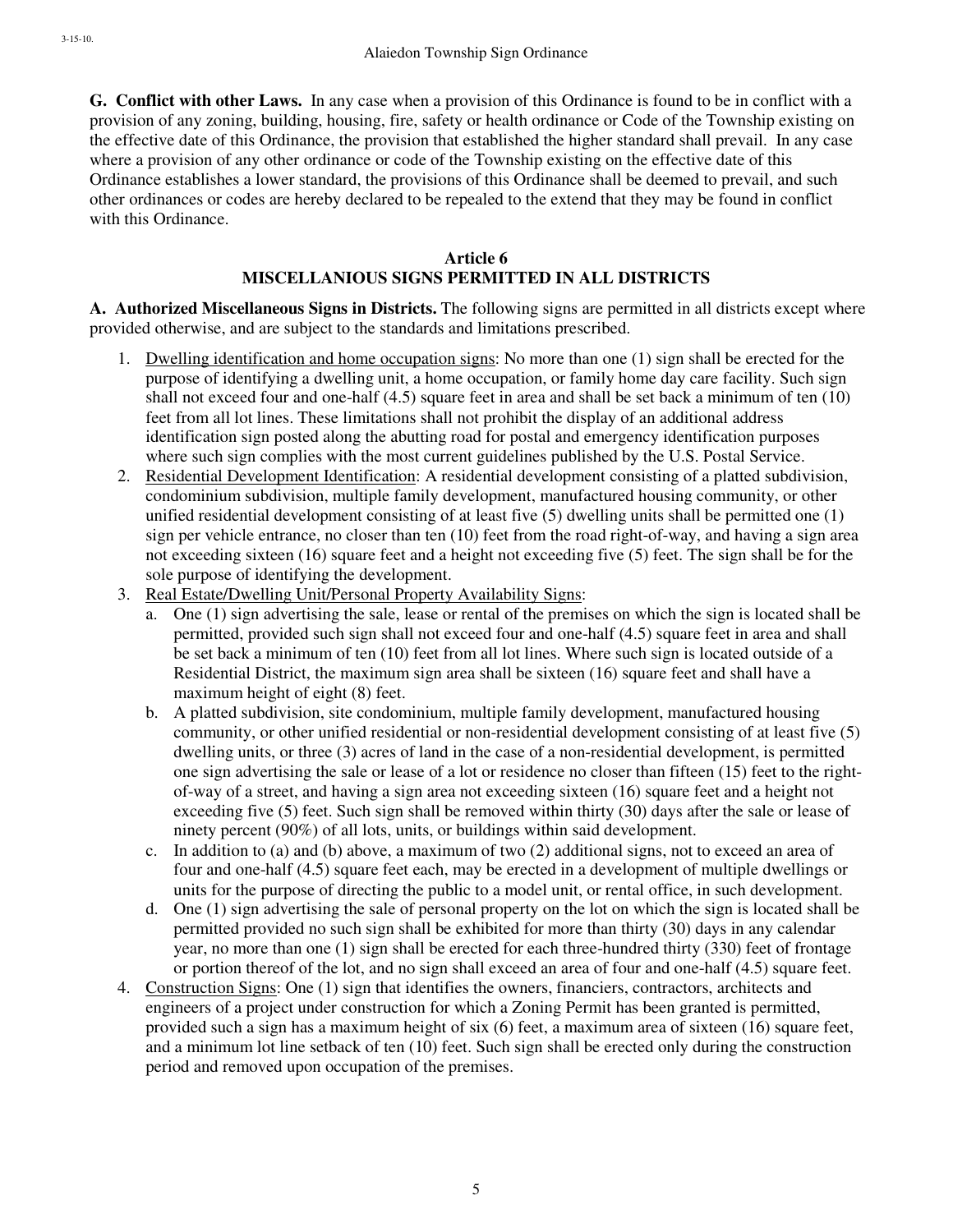- 5. Bulletin Board: A single sign containing a surface area upon which is displayed announcements in association with a religious institution, school, museum, library, or other similar institution, and commonly referred to as a bulletin board sign, is permitted provided such sign shall have a maximum height of six (6) feet, shall not exceed twenty (20) square feet in area, and shall be set back a minimum of ten (10) feet from all lot lines.
- 6. Political Advertising Signs: Signs related to a candidate running for office, a proposition up for public vote, or an ideology or philosophy, shall be permitted provided such signs shall not exceed sixteen (16) square feet in area and six (6) feet in height. Where such a sign is displayed more than sixty (60) days prior to or fourteen (14) days after the election or vote to which the sign pertains, or in the case of a sign that does not pertain to a specific election or vote irrespective of when it is displayed, the maximum area of such sign shall be four (4) square feet.
- 7. Directional Signs: Signs are permitted that are used solely for the purpose of providing traffic directions or instructions in association with a lot on which they are located, such as "entrance," "exit, "in," and "out", provided such signs shall not exceed two (2) square feet in area or three (3) feet in height, and located a minimum of five (5) feet from any lot line and driving lane edge.
- 8. Public Event Signs: Signs of a temporary nature, designed to be moved easily and not permanently attached to the ground or a structure, containing public messages concerning special events sponsored by governmental agencies, nonprofit organizations, religious institutions, schools, museums, libraries, or other similar institutions, are permitted provided such signs are located on the lot which the event is to be held only and subject to the following additional restrictions:
	- a. Signs are permitted only in association with an authorized use in the respective District and shall not be located on a lot used for residential purposes.
	- b. Signs shall be no greater than twenty-four (24) square feet in area, and no more than two such signs shall be displayed for each event on the same lot.
	- c. Signs shall be displayed no earlier than twenty-one (21) days prior to the event, and shall be removed within forty-eight (48) hours of the event's conclusion.
- 9. Temporary Directional Signs: Signs are permitted for no more than 48 hours in, upon, or over any public right-of-way, alley or other public place, for the purpose of providing directional information to a location of a public or private event. Signs shall be no greater than 4 sq feet in area. Nothing in this subsection shall be construed as authorizing a sign that is otherwise prohibited by the Ingham County Road Commission.
- 10. Warning Signs: Warning signs such as no trespassing and warning of electrical current or animals, provided that such signs do not exceed two (2) square feet in area.
- 11. Building Signs: Signs carved into stone, concrete, or similar material, or made of bronze, aluminum, or other noncombustible material, which identify the name of a building, a building's date of erection, or monumental citations, provided such signs do not exceed ten (10) square feet in area and are an integral part of the building structure.
- 12. Flags: Flags with the insignia of a nation, state, community organization, educational institution, or corporation, or other flags that do not function to draw attention to a location, are permitted.
- 13. Stick-On Signs: Miscellaneous stick-on and painted signs affixed to vending machines, gas pumps, and similar outdoor items of less than six (6) feet in height, indicating the contents or announcing onpremises sales, are permitted provided each sign does not exceed two (2) square feet in area.
- 14. Historical Markers: Historical markers, plaques, or signs describing township, county state or national designation as an historic site or structure, not exceeding ten (10) square feet in area.
- 15. Temporary special announcement signs: Temporary signs not exceeding sixteen (16) square feet in area and five (5) feet in height may be displayed by a business, religious institution, civic group or similar entity, provided such display does not exceed fifteen (15) days in any calendar year and the sign is set back a minimum of ten (10) feet from all lot lines.
- 16. Temporary grand opening signs: Signs intended to announce the opening of a business, excluding businesses classified as home occupations under the Alaiedon Township Zoning Ordinance, are permitted subject to the following restrictions:
	- a. Such signs shall not be displayed for more than fifteen (15) days.
	- b. No more than one (1) sign may be erected by the business to which the sign applies.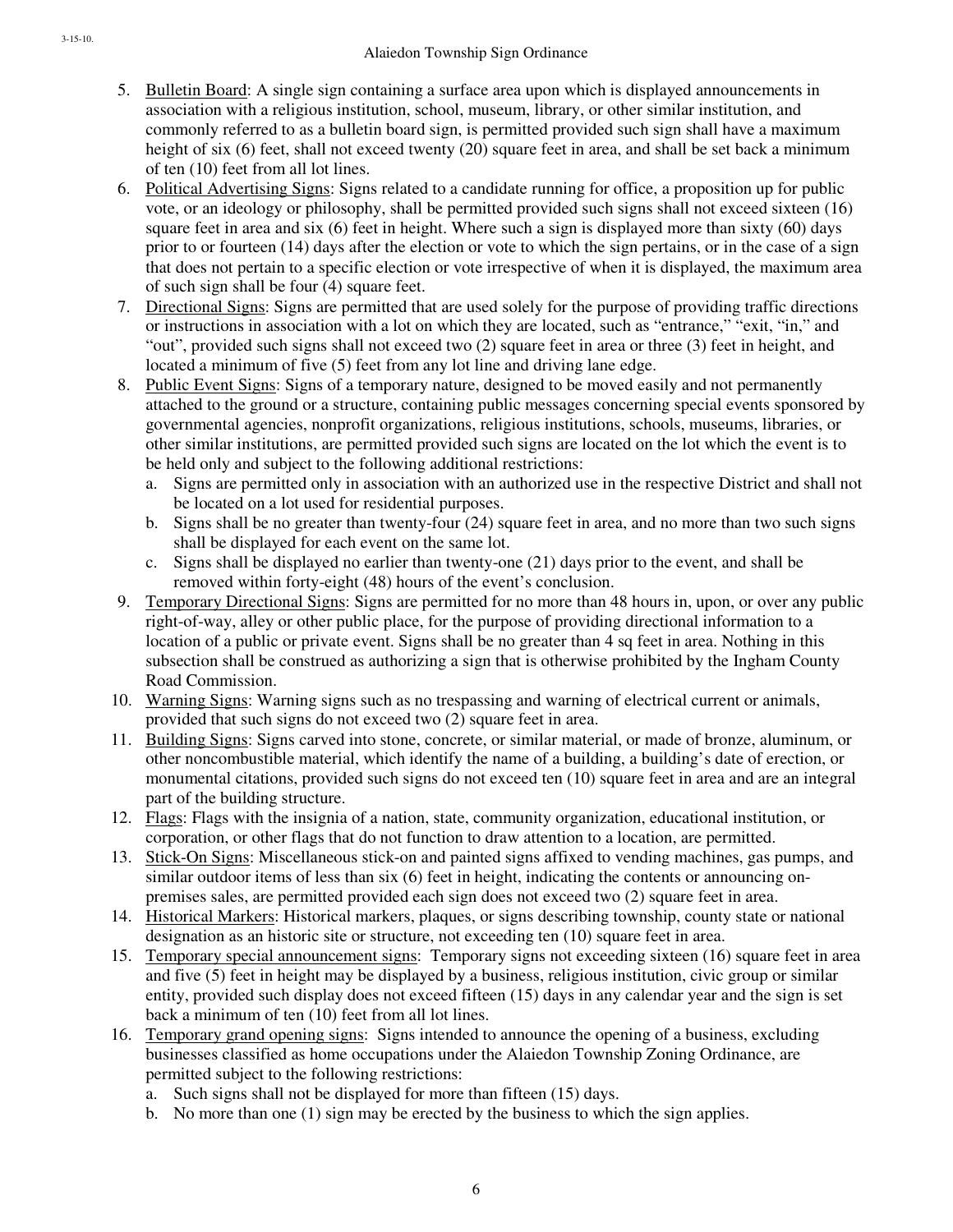- c. The sign shall not exceed thirty-five (35) square feet in area.
- d. The sign shall be located no closer than ten (10) feet from all lot lines.
- e. Wind-blown devices, such as pennants, spinners and streamers may be erected on the site of the business advertising its opening for the same fifteen (15) day time period as the grand opening sign.
- 17. Time and temperature signs: Signs announcing the time and/or temperature only are permitted subject to the following regulations:
	- a. Such signs may take the form of wall, free-standing or projecting signs subject to the conditions that apply to each of these classifications.
	- b. Such signs shall be no larger than twenty-five (25) square feet in area.
- 18. Window signs: Signs affixed to the interior side of windows are permitted provided no such sign shall exceed forty (40) percent of the surface area of the window on which it is affixed, and the total area of all window signs shall not exceed five percent  $(5%)$  of the building face of which the window(s) is a part.

# **Article 7 ADDITIONAL SIGNS PERMITTED**

**A. Type and Standards.** In addition to the signs permitted by Article 6 and the limitations thereof, signs pertaining to an authorized and approved business, use or activity on a lot may be erected on such lot provided the signs are wall signs or free-standing signs and comply with the limitations of Table 7-1 below pertaining to the number, area, height, and setbacks of such signs. The standards of Table 7-1 for Residential Districts apply to non-residential uses only. See Article 6 for sign regulations pertaining to residential uses.

| Table 7-1 |  |  |  |  |                                                    |  |  |  |
|-----------|--|--|--|--|----------------------------------------------------|--|--|--|
|           |  |  |  |  | (See "Special Notes to Table 7-1" following Table) |  |  |  |
|           |  |  |  |  |                                                    |  |  |  |

| <b>District</b>                                                                                  | <b>Maximum</b><br>Number of<br><b>Signs</b> | <b>Maximum Sign Area and Height</b>                                                                                                                                                                                                                                                                     | <b>Minimum Sign</b><br><b>Setback</b><br>from Lot Lines                                                                               |
|--------------------------------------------------------------------------------------------------|---------------------------------------------|---------------------------------------------------------------------------------------------------------------------------------------------------------------------------------------------------------------------------------------------------------------------------------------------------------|---------------------------------------------------------------------------------------------------------------------------------------|
| <b>General Office</b><br>(GO)                                                                    | FS: One(1)<br>WS: One $(1)$                 | FS Area: 25 sq. ft.<br>FS Height: 12'<br>WS Area: 20 sq. ft.                                                                                                                                                                                                                                            | $\overline{\text{FS}}$ : 10', except 50' from<br>the lot line of an adjacent<br>parcel in an Agricultural or<br>Residential District. |
| <b>Other Business</b><br>and<br><b>Agricultural</b><br><b>Districts</b><br>$(A-1, B-1, B-2, OW)$ | FS: One(1)                                  | FS Area: 25 sq. ft., except that for uses exceeding<br>25,000 sq. ft. in gross floor area, an additional 2 sq. ft. of<br>sign area is permitted for each additional 1,000 sq. ft. of<br>gross floor area in excess of the first 25,000 sq. ft., but<br>not to exceed 48 sq. ft.<br>$FS$ Height: $20'$ . | $\overline{\text{FS}}$ : 10', except 50' from<br>the lot line of an adjacent<br>parcel in an Agricultural or<br>Residential District. |
|                                                                                                  | WS: One $(1)$                               | WS Area: 10% of the building face upon which it is<br>attached, but not to exceed 40 sq. ft.                                                                                                                                                                                                            |                                                                                                                                       |
| <b>Industrial</b><br>$(I-1, I-2)$                                                                | FS: One(1)                                  | FS Area: 25 sq. ft., except that for uses exceeding<br>25,000 sq. ft. in gross floor area, an additional 2 sq. ft. of<br>sign area is permitted for each additional 1,000 sq. ft. of<br>gross floor area in excess of the first 25,000 sq. ft., but<br>not to exceed 48 sq. ft.<br>FS Height: 5'        | $\overline{\text{FS}}$ : 10', except 50' from<br>the lot line of an adjacent<br>parcel in an Agricultural or<br>Residential District. |
|                                                                                                  | WS: One $(1)$                               | WS Area: 10% of the building face upon which it is<br>attached, but not to exceed 40 sq. ft.                                                                                                                                                                                                            |                                                                                                                                       |
| <b>Residential</b><br>$(R-1, R-2, R-MF,$<br>$R-MHC$ )                                            | FS: One(1)<br>$WS$ : One (1)                | FS Area: 16 sq. ft.<br>FS Height: 5'<br>$WS$ Area: 5% of the building face upon which it is<br>attached, but not to exceed 20 sq. ft.                                                                                                                                                                   | FS: 25'                                                                                                                               |

 $FS = Free-standing Sign$   $WS = Wall Sign$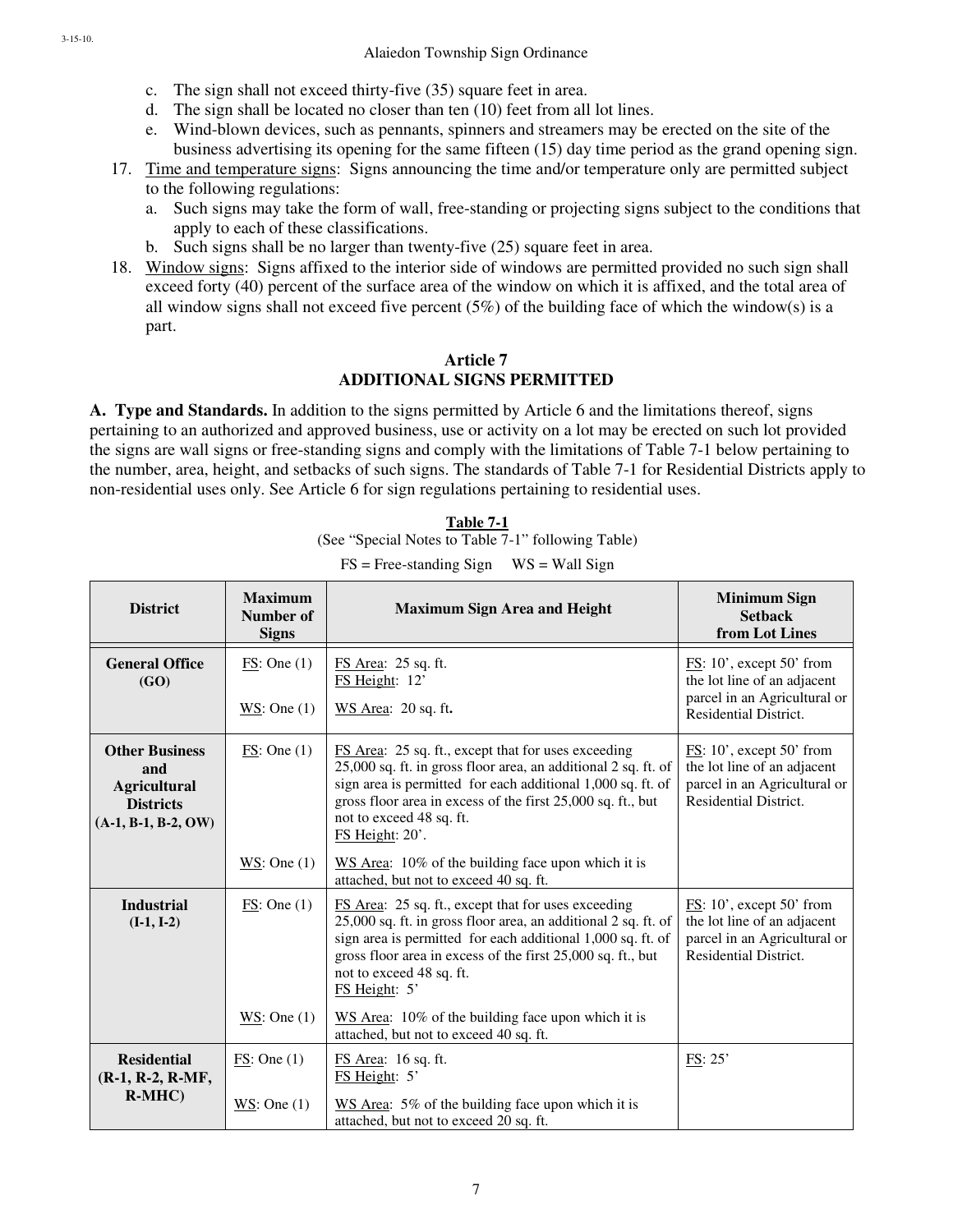Special Notes to Table 7-1

- 1. Corner Lots: In the case of a corner lot, the sign area standards of Table 7-1 shall apply to each frontage separately.
- 2. Service Stations: The maximum area of the portion of a service station sign devoted to advertizing fuel grades and prices shall not exceed twelve (12) square feet and twelve (12) feet in height.
- 3. Business Center Free-standing Signs: A business center shall be subject to the same limitations on the number of permitted free-standing signs as provided by Table 7-1. However, in the case where such business center is comprised of multiple buildings and served by an internal road network, one (1) additional freestanding sign shall be permitted for each building provided such sign is located in the immediate proximity of the building to which it pertains and does not exceed five (5) feet in height and twenty (20) square feet in area.
- 4. Business Center Wall Signs A business center shall be permitted one (1) wall sign for the purpose of identifying the business center including individual businesses located within, in addition to one (1) wall sign for each business or tenant space having frontage along a public road or parking area. However, all of the area of all wall signs, irrespective of whether used to identify the business center and/or individual businesses or tenants, shall be applied toward meeting the maximum wall sign area limitations of Table 7-1.
- 5. Residential Districts: The standards of Table 7-1 for Residential Districts apply to non-residential uses only. See Article 6 for sign regulations pertaining to residential uses.
- 6. Planned Unit Development (PUD) District: In the case of a PUD District, the sign standards applicable to each use shall comply with the district standards of Table 7-1 that the Township Board finds most similar to each of the respective uses contained within the PUD.
- 7. Districts Not Referenced: In the case of a district that is not referenced by Table 7-1, the sign standards of the district addressed by Table 7-1 that the Township Board finds most similar to the district in question shall apply.

### **Article 8 NONCONFORMING SIGNS**

- **A. Limitations.** A lawfully erected sign existing on the date of adoption of this Ordinance or amendment thereto that does not conform to the provisions of this Ordinance or amendment thereto shall be classified as a "nonconforming sign" and shall be permitted to continue to be used and maintained according to the following limitations:
	- 1. A nonconforming sign shall not be enlarged, expanded or extended, so as to increase its nonconformity.
	- 2. A nonconforming sign shall not be changed to another type of sign that is not in compliance with this Ordinance.
	- 3. A nonconforming sign shall undergo no changes to the message displayed on the sign unless the sign is designed for changeable messages.
	- 4. A nonconforming sign shall undergo no changes to its face unless the sign is designed as a changeable face sign.
	- 5. A nonconforming sign shall not be structurally altered except to remove its nonconforming condition or feature.
	- 6. The use of a nonconforming sign shall not be reestablished after the passing of ninety (90) days during which time the land use to which the sign pertained has been discontinued.
	- 7. A nonconforming sign shall not be re-established after damage or destruction if the estimated expense or reconstruction exceeds fifty percent (50%) of the appraised replacement cost as determined by the Township Board.
	- 8. A nonconforming sign shall no longer be maintained or displayed following the passing of four (4) years after the effective date of this Ordinance, an amendment to this Ordinance causing such sign to become nonconforming, or a prior ordinance causing such sign to become nonconforming.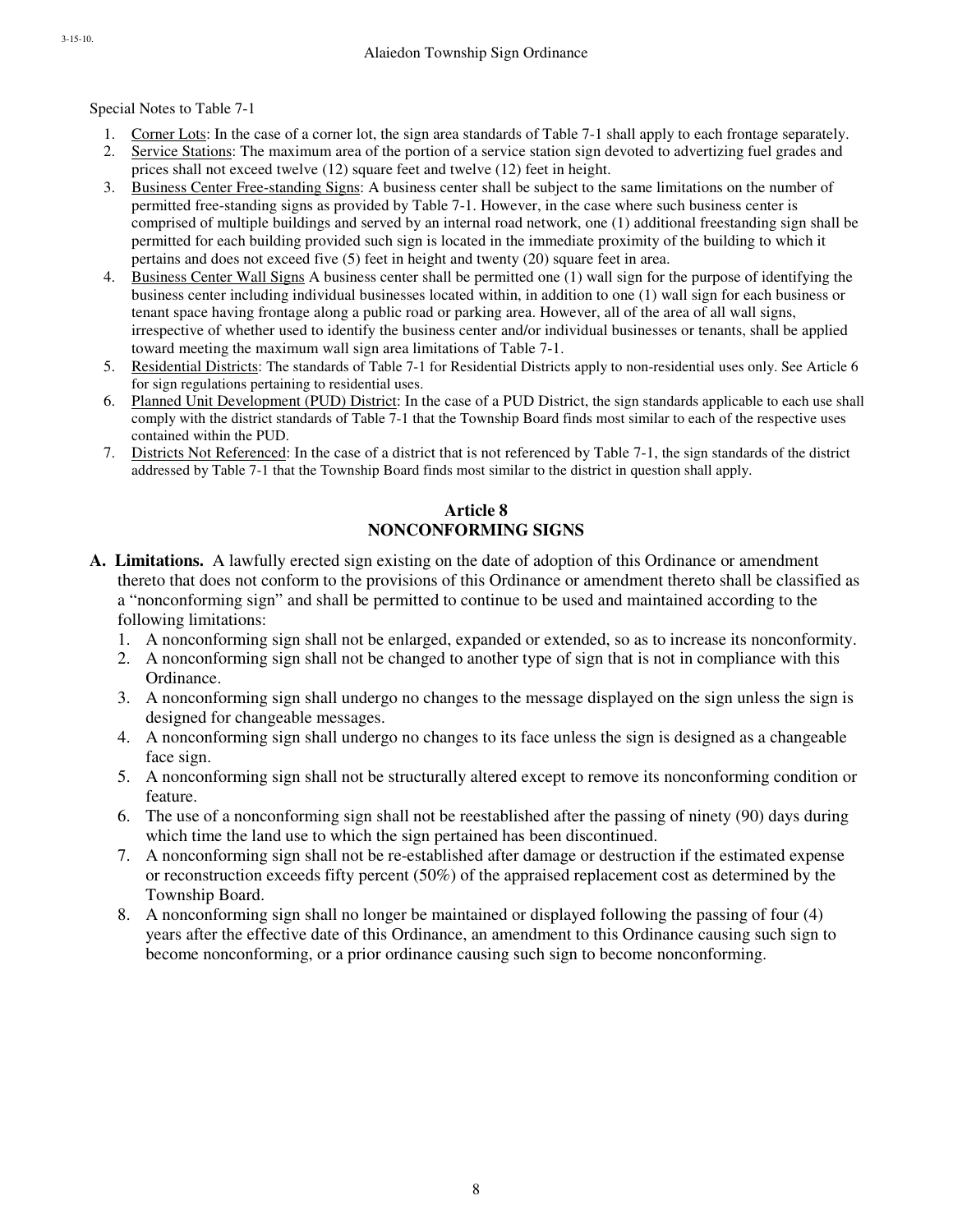# **Article 9 OFF-PREMISES ADVERTISING SIGNS**

- **A. Authorization.** Off-premises advertising signs may be erected only upon property that is adjacent to interstate highways, freeways or state primary highways as defined under the Highway Advertising Act of 1972, 1972 P.A. 106, and which is in a B-2, I-1 or I-2 District.
- **B. Standards.** Off-premises advertising signs shall meet the following conditions:
	- 1. No more than three (3) off-premises advertising signs may be located per linear mile of highway regardless of the fact that such signs may be located on different sides of the highway. The linear mile measurement shall not be limited to the boundaries of the Township of Alaiedon where the particular highway extends beyond such boundaries. "V" type structures shall be considered as two (2) signs and double faced (back-to-back) structures shall be considered as one (1) sign.
	- 2. The maximum area on any side of an off-premises advertising sign shall not exceed 500 square feet.
	- 3. No off-premises advertising sign shall be located within 200 feet of a Residential District and/or existing residence.
	- 4. No off-premises advertising sign shall be located closer then 75 feet from the property line adjoining a public right-of-way or 10 feet from all other lot lines.
	- 5. An off-premises advertising sign shall be constructed in such a fashion that will withstand all wind and vibration forces which can normally be expected to occur in the vicinity. The sign must be maintained so as to assure proper alignment of structure, continued structural soundness and continued readability of the advertising displayed thereon.
	- 6. An off-premises sign authorized under this Article shall be located and oriented to the interstate highway, freeway or state primary highway to which the lot is adjacent.
	- 7. An off-premises advertising sign shall comply with this Ordinance in addition to the Highway Advertising Act, Public Act of 1972, 1972 P.A. 106 as amended.
- **C. Amortization.** Any off-premises advertising sign unlawfully existing on the date of this amendment shall not be placed, maintained or displayed on or after three (3) years from the effective date of this ordinance.

## **Article 10 SIGN BOARD OF APPEALS, APPEALS and VARIANCES**

**A. Establishment of Sign Board of Appeals.** The Zoning Board of Appeals established by the Alaiedon Township Zoning Ordinance shall serve as the Sign Board of Appeals for the purpose of this Ordinance.

# **B. Appeals for Administrative Reviews**

- 1. Authority and Standards: The Sign Board of Appeals shall hear and decide appeals where it is alleged by the appellant that there is an error in any order, requirement, permit, or decision by the Township Board or by any other body or official in administering or enforcing the provisions of this Ordinance. Within this capacity the Sign Board of Appeals may reverse or affirm, wholly or partly, or may modify the order, requirement, decision, or determination that is subject to the appeal. The Sign Board of Appeals shall reverse or otherwise modify the decision of such body or official from whom the appeal is taken only if it finds that the action or decision appealed:
	- a. was arbitrary or capricious, or
	- b. was based upon an erroneous finding of a material fact, or
	- c. constituted an abuse of discretion, or
	- d. was based upon erroneous interpretation of this Ordinance, or
	- e. did not follow required procedures.
- 2. Procedures.
	- a. Application Requirements. A written application for an appeal for administrative review shall be completed and filed with the Township Clerk on forms established for that purpose, within ten (10) days after the date of the determination resulting in the appeal. Application for an administrative review shall specify, at a minimum, the name, address, and phone number of the applicant; the decision being appealed; and the basis for the appeal. A minimum of seven (7) copies of the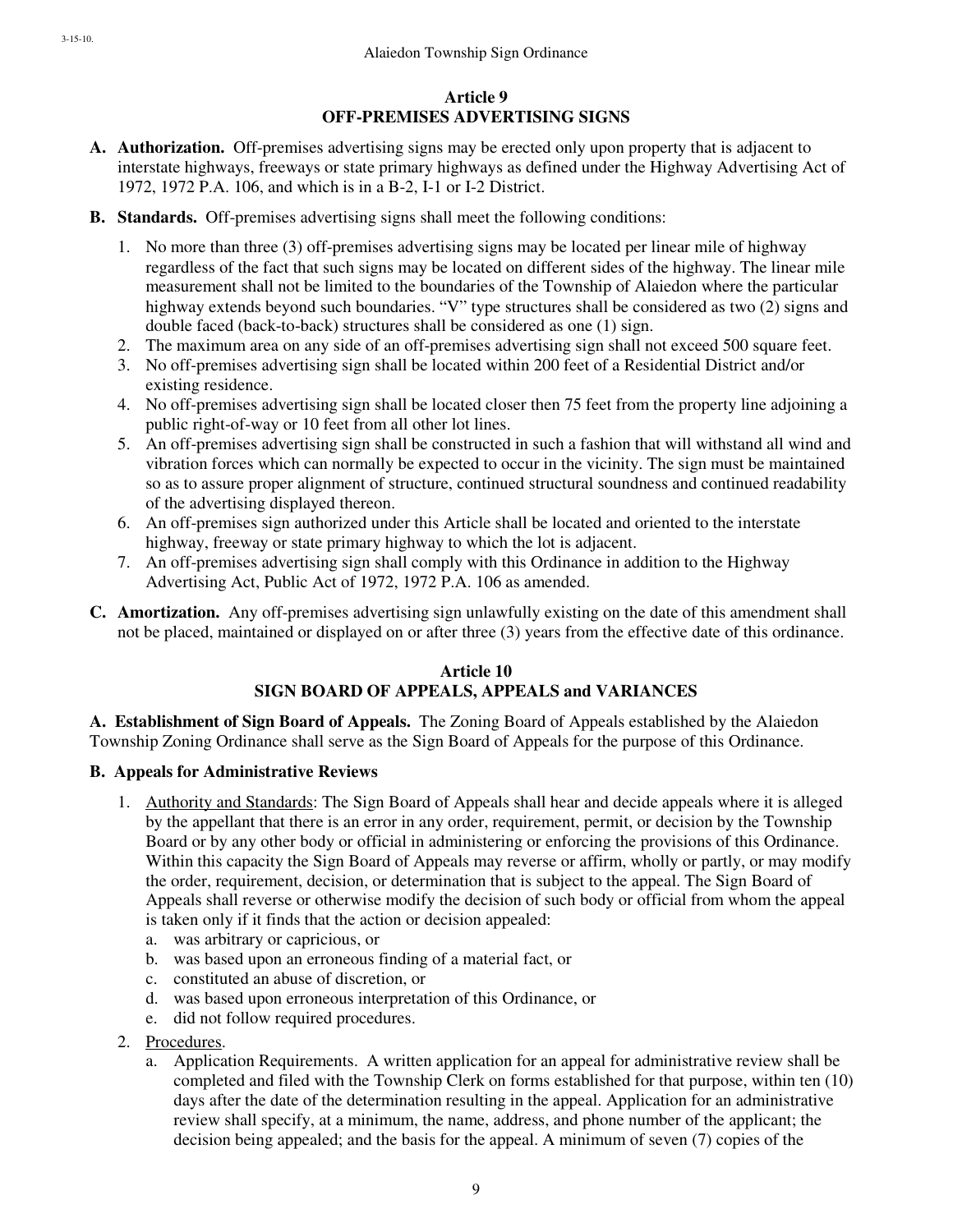completed application shall be submitted along with any application fees.

- b. Stay. An appeal shall stay all proceedings in furtherance of the action appealed unless the Township Board certifies to the Sign Board of Appeals, after the notice of appeal shall have been filed, that by reason of facts stated in the certificate an emergency exists, in which case the proceedings shall not be stayed except by a restraining order by the Circuit Court.
- c. Record of Facts / Transmission of Record. Upon receipt of an application for an administrative review, the Township Clerk shall transmit to the Sign Board of Appeals all papers constituting the record upon which the appeal pertains.
- d. Hearing. Upon receipt of an application, the chairperson of the Sign Board of Appeals shall fix a reasonable time and date for a hearing. The Board of Appeals shall give due notice of all hearings to all owners of record of real property within three hundred (300) feet of the premises in question. Such notice shall be delivered personally or by first class mail addressed to the respective owners at the address given in the last assessment roll. Upon the hearing, any party may appear in person or by agent or attorney.
- e. Decision. The Sign Board of Appeals shall render a decision in the form of a written order signed by the chairperson of the Sign Board of Appeals and containing a full record of the findings and determination of the Sign Board of Appeals, and basis for such determination. The concurring vote of a majority of the members of the Sign Board of Appeals shall be necessary to reverse or otherwise modify the action subject to the appeal. A member of the Sign Board of Appeals who is also a member of the Township Board shall not participate in a public hearing, deliberation, or vote, on the same matter that the member voted on as a member of the Township Board.

## **C. Variances.**

- 1. Authority and Standards. The Sign Board of Appeals shall have the power to authorize specific variances from specific standards contained in this Ordinance in cases involving practical difficulties or unnecessary hardships only, when the evidence in the official record of the application supports all the following affirmative findings:
	- a. That the alleged hardship or practical difficulty, or both, are exceptional and peculiar to the property subject to the variance, and result from conditions that are not recurrent in nature.
	- b. That the alleged hardship and practical difficulty, or both, which will result from a failure to grant the variance, include substantially more than mere inconvenience or mere inability to attain a higher financial return.
	- c. That allowing the variance will result in substantial justice being done, considering the public benefits intended to be secured by this Ordinance, the individual hardship or practical difficulty that will be suffered by a failure of the Board to grant a variance, and the rights of others whose property would be affected by the allowance of the variance.

## 2. Procedures.

- a. Application Requirements. Application for a variance shall specify, at a minimum, the name, address, and phone number of the applicant; the legal description for the lot subject to the variance; a specification of this Ordinance's standards for which a variance is sought and the specific variance being requested; and a plot plan, site plan, or similar drawing that adequately illustrates the proposed sign improvements for which the variance is requested including its location on the lot and other site improvements or conditions that have bearing on the basis for the variance request. In all variance proceedings, it shall be the responsibility of the applicant to provide information, plans, testimony and/or evidence from which the Sign Board of Appeals may make the required findings, including any information the applicant may chose to submit to demonstrate conformance with the standards of subsection  $(C)(1)$  above. A minimum of seven (7) copies of the completed application shall be submitted along with any application fees.
- b. Hearing. Upon receipt of an application, the chairperson of the Sign Board of Appeals shall fix a reasonable time and date for a hearing. The Board of Appeals shall give due notice of all hearings to all owners of record of real property within three hundred (300) feet of the premises in question. Such notice shall be delivered personally or by first class mail addressed to the respective owners at the address given in the last assessment roll. Upon the hearing, any party may appear in person or by agent or attorney.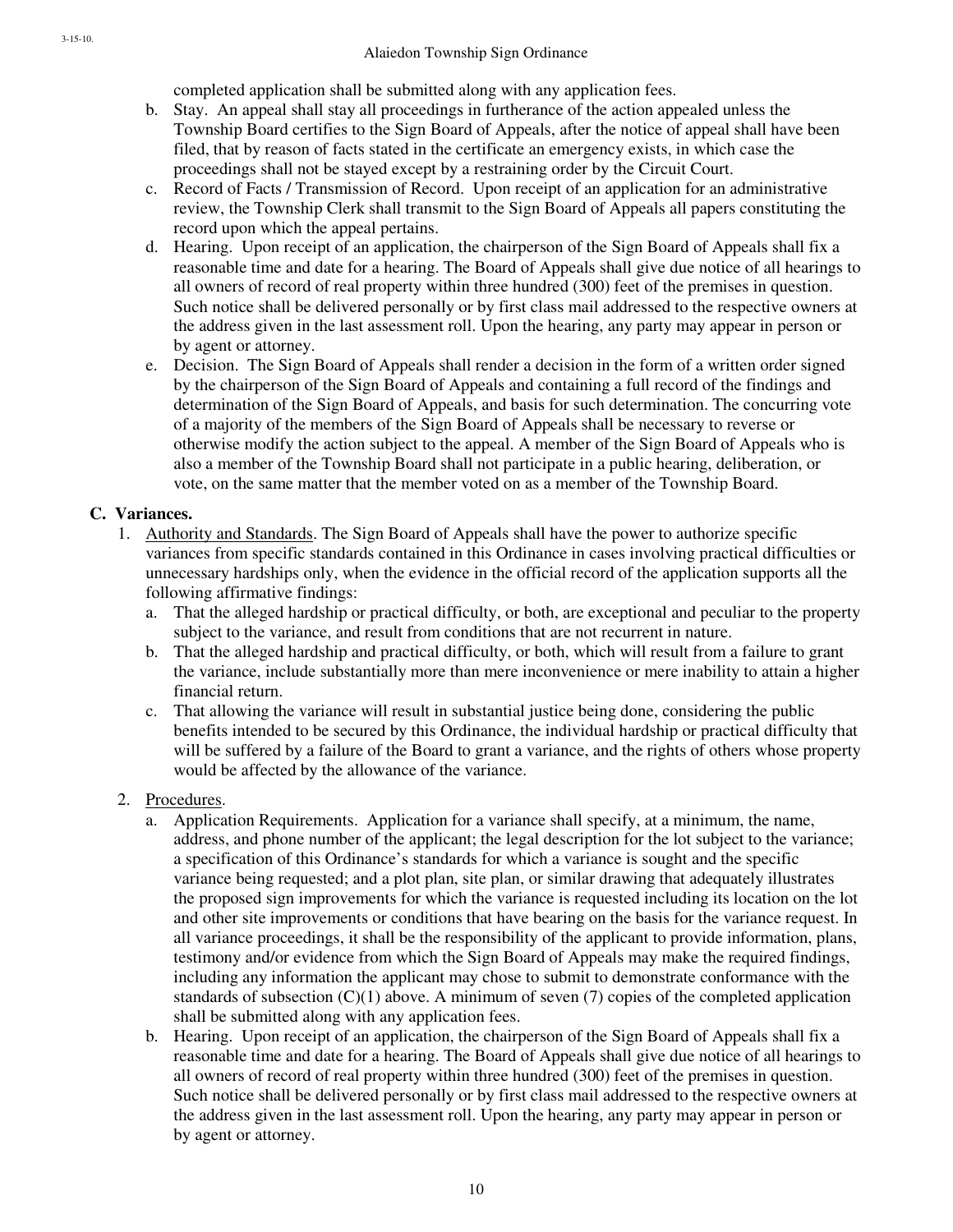- c. Decision. The Sign Board of Appeals shall render a decision in the form of a written order signed by the chairperson of the Sign Board of Appeals and containing a full record of the findings and determination of the Sign Board of Appeals, and basis for such determination. The concurring vote of a majority of the members of the Sign Board of Appeals shall be necessary to grant a variance.
	- 1) In granting a variance, the Sign Board of Appeals may prescribe appropriate conditions and safeguards in conformity with this Ordinance*.* Violations of such conditions and safeguards, when made a part of the terms under which the variance is granted, shall be deemed a violation of this Ordinance.
	- 2) A variance shall become null and void unless the sign for which the variance applies has been erected or modified within one (1) year after the granting of the variance. The Sign Board of Appeals may extend this time limit upon its finding that no substantial changes have occurred to ordinance regulations, abutting properties, or other conditions that undermine the basis for the original issuance of the variance.
	- 3) No application for a variance which has been acted upon shall be resubmitted for a period of one (1) year from the date of the last denial, except on the grounds of newly-discovered evidence or proof of changed conditions having bearing on the basis for the original action, in the discretion of the Sign Board of Appeals.

# **Article 11 ENFORCEMENT and PENALTIES**

**A. Notice of Violation / Order to Correct.** Whenever the Township Board determines that any premises or sign thereon fails to comply with the requirements set forth in this Ordinance or in applicable rules and regulations issued pursuant thereto, the Township Board shall issue a written notice setting forth the alleged failures, and ordering that such failures to be corrected. The notice shall:

- 1. Set forth the alleged violations.
- 2. Describe the premises where the violations are alleged to exist or to have been committed.
- 3. Provide a reasonable time, not to exceed thirty (30) days, for the correction of any violation alleged, provided that the Township Board may grant an extension of time such as may be necessary for good cause shown.
- 4. State that non-compliance with the order may result in the imposition of civil and/or criminal penalties provided by law.

**B. Abatement of Prohibited Signs.** If any person fails to comply with an order issued pursuant to subsection 11(A), the Township Board may cause such signs to be removed at the expense of the property owner or person having the beneficial use of the property to which the sign applies.

**C. Appearance Tickets.** The Township Board is authorized to issue and serve Appearance Tickets with respect to any violations of this ordinance, pursuant to Section 9c (2) of Public Act No. 147 of 1968, as amended (MSA 28.868 (3) (2); C.L. 1948, S 764. 9c (2).

**D. Civil Penalties.** Every person or legal entity that violates, omits, neglects or refuses to comply with any provision of this Ordinance or any approval or condition issued pursuant to this Ordinance shall be guilty of a civil infraction. Upon a finding of responsibility thereof, the offender shall be punished by a fine not to exceed five hundred dollars (\$500). Each day during which a violation continues shall be deemed a separate offense. The imposition of any sentence shall not exempt the offender from compliance with the provisions of this Ordinance.

**E. Civil Remedies.** Any sign or sign structure erected, used or maintained in violation of this Ordinance or in disobedience to any order is declared to be a civil infraction nuisance per se. Upon application by the Township or any interested party to any Court of competent jurisdiction, the Court may order the nuisance abated and/or the violation, threatened violation, or disobedience restrained and enjoined, notwithstanding that such violation or disobedience may be punishable by fine or imprisonment as provided above.